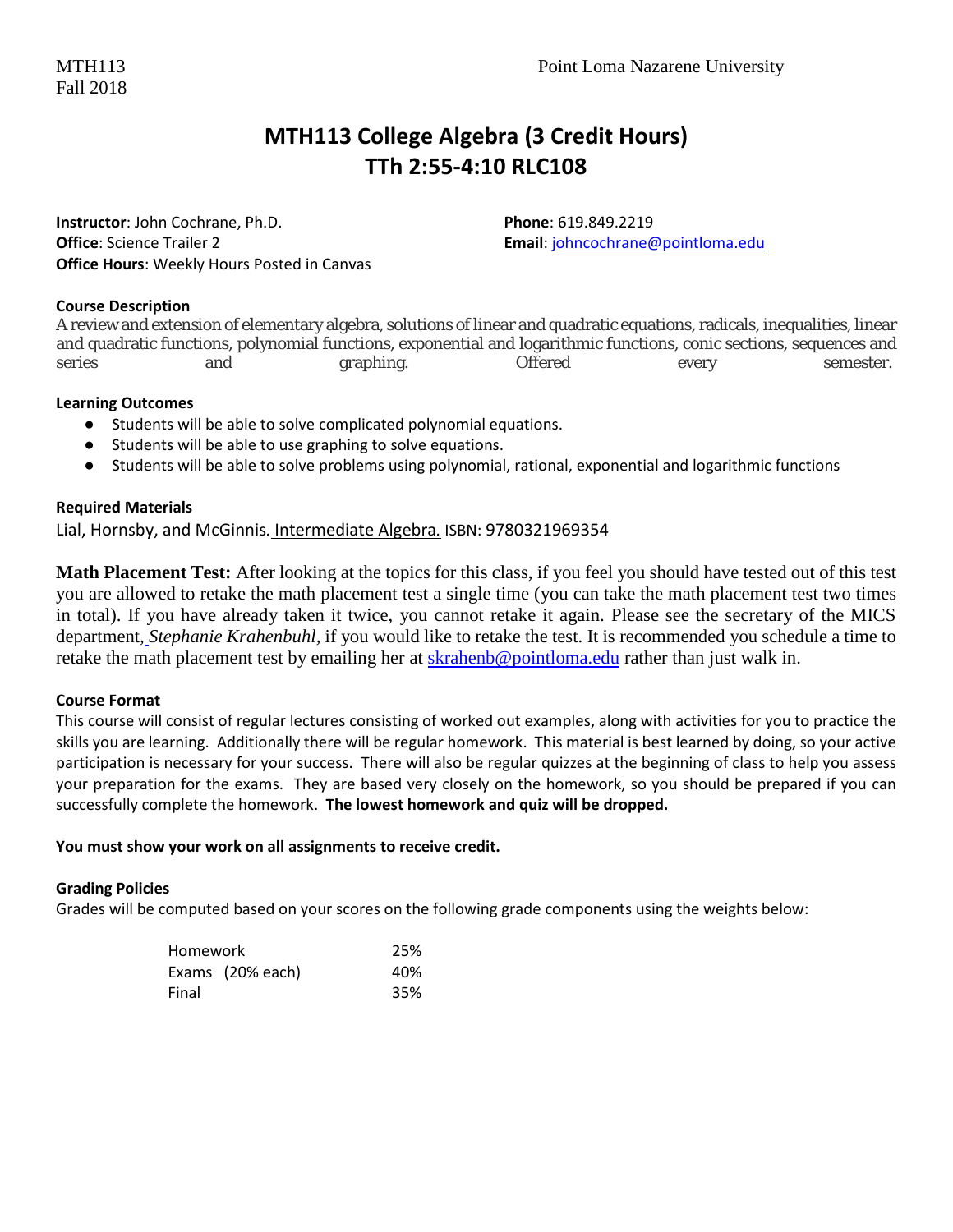| <b>Grading Scale in percentages</b> |             |                                                                                       |            |              |
|-------------------------------------|-------------|---------------------------------------------------------------------------------------|------------|--------------|
|                                     |             | (87.5, 90)                                                                            | (77.5, 80) | (67.5, 70)   |
|                                     | [92.5, 100] | $\begin{bmatrix} 82.5, 87.5 \end{bmatrix}$ $\begin{bmatrix} 72.5, 77.5 \end{bmatrix}$ |            | [62.5, 67.5] |
|                                     | [90, 92.5]  | [80, 82.5]                                                                            | [70, 72.5] | (60, 62.5)   |

Approximate minimal percentages required to obtain a given grade are:

Note that grades are based on the number of points accumulated throughout the course with the following exception. A student must pass at least one of Exam 1, Exam 2, or the Final Exam in order to pass the class. That is, a score of 60% must be achieved on one of the Examinations, or else the final grade will be an F regardless of all other point totals

● **Late work and missing exams**. A written assignment or computer assignment is late if it is not received at the beginning of class on the due date. Late work will not be accepted. Make-up tests (or the exam) or quizzes will be given only by arrangement with the instructor for reasons of documented emergency.

#### **University Mission:**

Point Loma Nazarene University exists to provide higher education in a vital Christian community where minds are engaged and challenged, character is modeled and formed, and service is an expression of faith. Being of Wesleyan heritage, we strive to be a learning community where grace is foundational, truth is pursued, and holiness is a way of life.

#### **Department Mission**

The Mathematical, Information, and Computer Sciences department at Point Loma Nazarene University is committed to maintaining a curriculum that provides its students with the tools to be productive, the passion to continue learning, and Christian perspectives to provide a basis for making sound value judgments.

#### **Attendance:**

Attendance is expected at each class session. In the event of an absence you are responsible for the material covered in class and the assignments given that day.

Regular and punctual attendance at all classes is considered essential to optimum academic achievement. If the student is absent from more than 10 percent of class meetings, the faculty member can file a written report which may result in de-enrollment. If the absences exceed 20 percent, the student may be de-enrolled without notice until the university drop date or, after that date, receive the appropriate grade for their work and participation. Se[e Attendance Policy](https://catalog.pointloma.edu/content.php?catoid=28&navoid=1761#Class_Attendance) in the in the Undergraduate Academic Catalog.

#### **Class Enrollment:**

It is the student's responsibility to maintain his/her class schedule. Should the need arise to drop this course (personal emergencies, poor performance, etc.), the student has the responsibility to follow through (provided the drop date meets the stated calendar deadline established by the university), not the instructor. Simply ceasing to attend this course or failing to follow through to arrange for a change of registration (drop/add) may easily result in a grade of F on the official transcript.

#### **Academic Accommodations:**

While all students are expected to meet the minimum standards for completion of this course as established by the instructor, students with disabilities may require academic adjustments, modifications or auxiliary aids/services. At Point Loma Nazarene University (PLNU), these students are requested to register with the Disability Resource Center (DRC), located in the Bond Academic Center. [\(DRC@pointloma.edu](mailto:DRC@pointloma.edu) or 619-849-2486). The DRC's policies and procedures for assisting such students in the development of an appropriate academic adjustment plan (AP) allows PLNU to comply with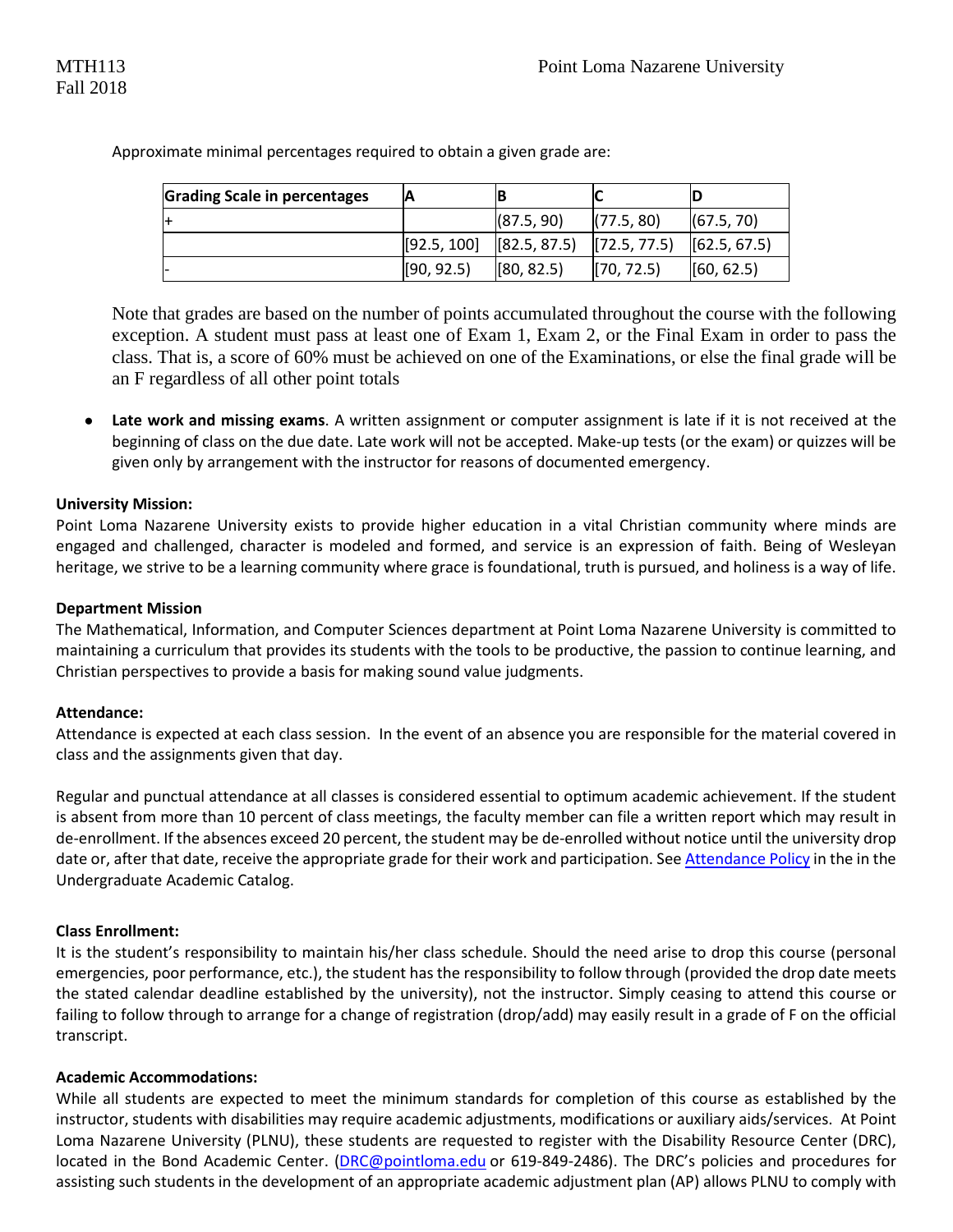## Fall 2018

Section 504 of the Rehabilitation Act and the Americans with Disabilities Act. Section 504 (a) prohibits discrimination against students with special needs and guarantees all qualified students equal access to and benefits of PLNU programs and activities. After the student files the required documentation, the DRC, in conjunction with the student, will develop an AP to meet that student's specific learning needs. The DRC will thereafter email the student's AP to all faculty who teach courses in which the student is enrolled each semester. The AP must be implemented in all such courses.

If students do not wish to avail themselves of some or all of the elements of their AP in a particular course, it is the responsibility of those students to notify their professor in that course. PLNU highly recommends that DRC students speak with their professors during the first two weeks of each semester about the applicability of their AP in that particular course and/or if they do not desire to take advantage of some or all of the elements of their AP in that course.

#### **Academic Honesty:**

Students should demonstrate academic honesty by doing original work and by giving appropriate credit to the ideas of others. Academic dishonesty is the act of presenting information, ideas, and/or concepts as one's own when in reality they are the results of another person's creativity and effort. A faculty member who believes a situation involving academic dishonesty has been detected may assign a failing grade for that assignment or examination, or, depending on the seriousness of the offense, for the course. Faculty should follow and students may appeal using the procedure in the university Catalog. Se[e the catalog](https://catalog.pointloma.edu/content.php?catoid=28&navoid=1761#Academic_Honesty) for definitions of kinds of academic dishonesty and for further policy information.

#### **Final Exam: Tuesday December 11, 2018 4:30-7:00**

The final exam date and time is set by the university at the beginning of the semester and may not be changed by the instructor. This schedule can be found on the university website and in th course calendar. No requests for early examinations will be approved. Only in the case that a student is required to take three exams during the same day of finals week, is an instructor authorized to consider changing the exam date and time for that particular student.

#### **Copyright Protected Materials:**

Point Loma Nazarene University, as a non-profit educational institution, is entitled by law to use materials protected by the US Copyright Act for classroom education. Any use of those materials outside the class may violate the law.

#### **Credit Hour:**

In the interest of providing sufficient time to accomplish the stated course learning outcomes, this class meets the PLNU credit hour policy for an 3 unit class delivered over 15 weeks. Specific details about how the class meets the credit hour requirements can be provided upon request.